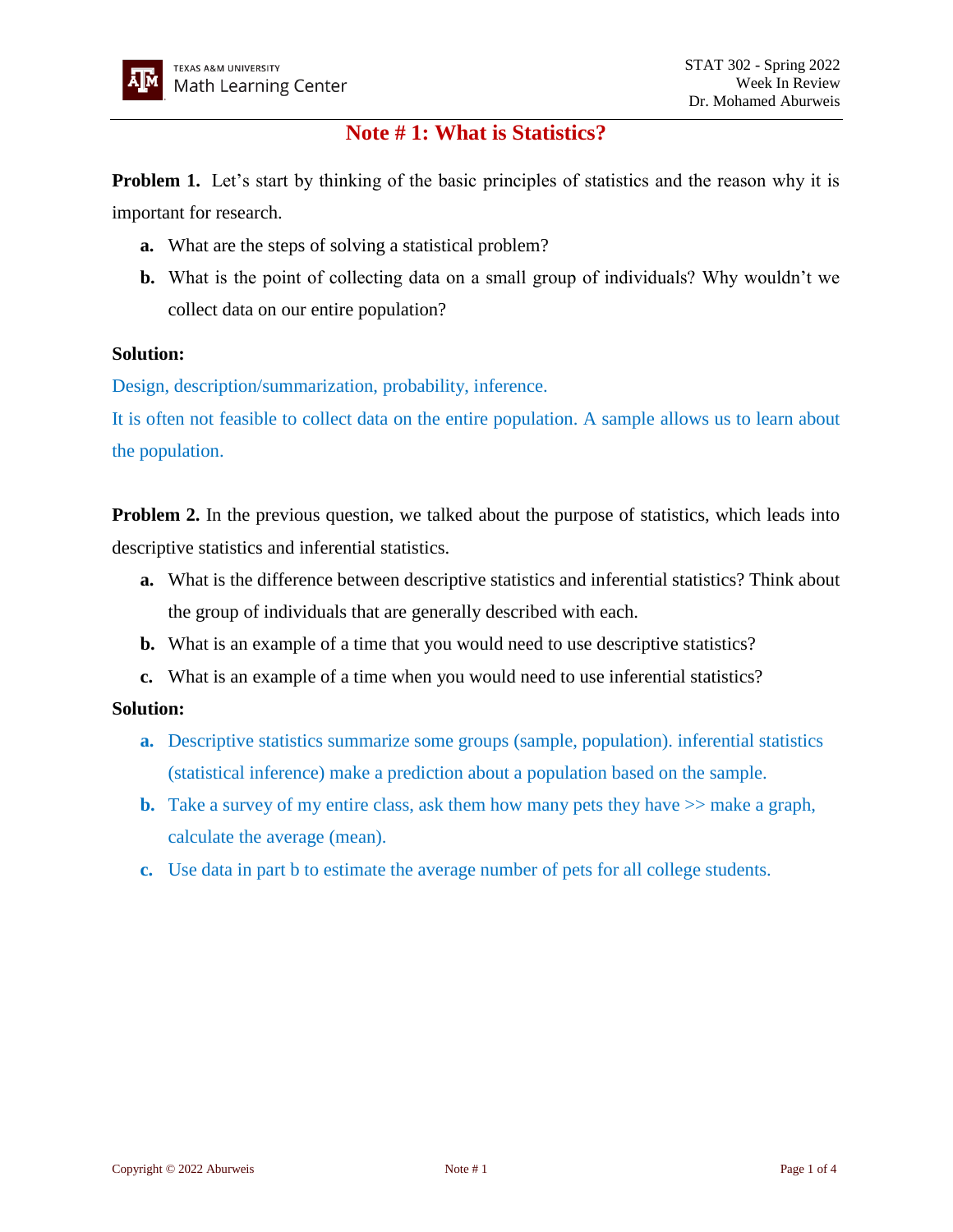**Problem 3.** It has been stated that getting a flu vaccine can decrease your chances of getting the flu and that it can also help prevent people from having a severe case of the flu. Anna Grace wants to determine if getting a flu vaccine helps reduce the length of time it takes someone to recover from the flu, if they end up getting it. She takes a random sample of 150 individuals who still got the flu, in spite of getting the flu vaccine. The first person she surveys says they recovered from the flu in 4.5 days. The second person she surveys reports that they recovered from the flu in 3 days. The average recovery time for patients in this sample was 4.2 days.

- **a.** What is the data?
- **b.** What is the variable?
- **c.** What is the population?
- **d.** What is the parameter (describe in words)?
- **e.** What is the value of the parameter?
- **f.** What is the sample?
- **g.** What is the statistic (describe in words)?
- **h.** What is the value of the statistic?
- **i.** In order to answer Anna Grace's research question, what other piece of information would we need?

#### **Solution:**

- **a.** What is the data? Individual responses; e.g.: 4.5 days, 3 days, ... etc.
- **b.** What is the variable? The variable here is the length of time it takes to recover from the flu.
- **c.** What is the population? The population is all people who got the flu after having the vaccine.
- **d.** What is the parameter (describe in words)? Average recovery time of all people who got the flu after having the vaccine.
- **e.** What is the value of the parameter? Unknown ( $\mu$ =unknown)
- **f.** What is the sample? 150 selected individuals.
- **g.** What is the statistic (describe in words)? Average recovery time of 150 sampled individuals.
- **h.** What is the value of the statistics?  $\bar{x} = 4.2$
- **i.** In order to answer Anna Grace's research question, what other piece of information would we need? Average recovery time of people who didn't get the flu shot, but got flu.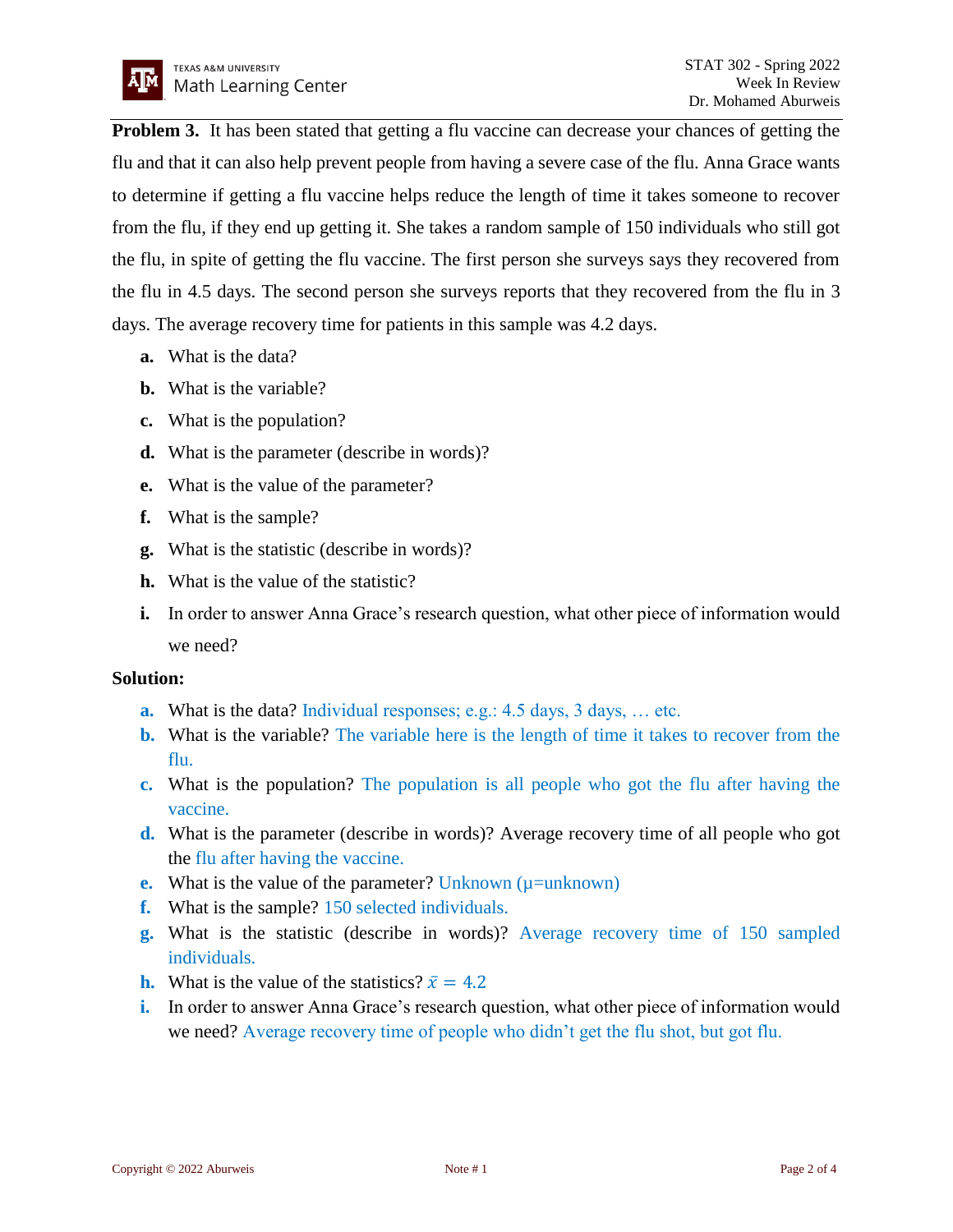**Problem 4.** Now let's go through an exercise that will help us explore the idea of sampling variability. Remember, not every sample is going to look exactly like the population, which means not every statistic is going to be a perfect estimate of the parameter. Let's try to use a sample to estimate the average number of children in a family living in the United States.

- **a.** Think of 5 people you know well. These people should not have the same parents. You are welcome to include yourself as one of the 5 people. How many children are in each person's family?
- **b.** What is the average number of children in your sample?
- **c.** The average number of children in families living in the United States in 2019 is 1.93. How does this compare with the value in your sample?
- **d.** Let's look at the samples that some of our classmates got. How do they compare with each other?

## **Solution:**

**a.** My sample

| No. | <b>Name</b> | # of children |
|-----|-------------|---------------|
| 1.  | Mohamed     |               |
| 2.  | <b>Adam</b> | 2             |
| 3.  | Sara        | 2             |
| 4.  | Alex        |               |
| 5.  | Will        |               |

**b.** What is the average number of children in your sample? the average number of children in my sample is:

$$
\bar{x} = \frac{3+2+2+1+2}{5} = 2 \text{ children}
$$

- **c.** My sample average (x-bar=2) very close to 1.93 but not exactly the same.
- **d.** Ask your classmates, and write down the average that you obtained.